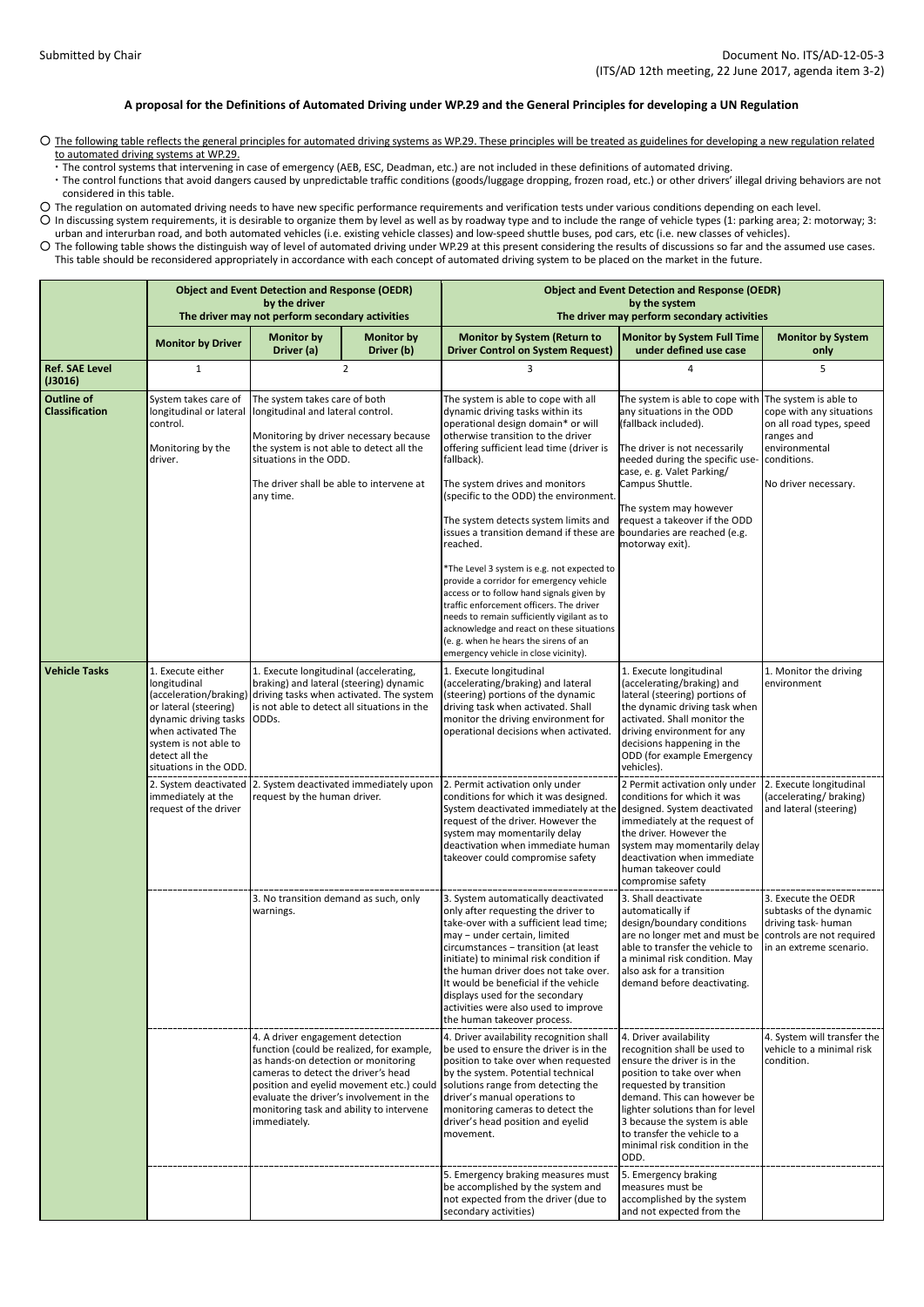|                                                                           |                                                                                                                                                                                           |                                                                                                                                                                                                                                                                                                                                                                                                                |                                                                                                                                                                                                                                                                                                                                                                                                                                                                                  | driver (due to secondary<br>activities)                                                                                                                                                                                                                                                                                                     |                                                                                                                                                                                                                                                                                                                                                                                                      |
|---------------------------------------------------------------------------|-------------------------------------------------------------------------------------------------------------------------------------------------------------------------------------------|----------------------------------------------------------------------------------------------------------------------------------------------------------------------------------------------------------------------------------------------------------------------------------------------------------------------------------------------------------------------------------------------------------------|----------------------------------------------------------------------------------------------------------------------------------------------------------------------------------------------------------------------------------------------------------------------------------------------------------------------------------------------------------------------------------------------------------------------------------------------------------------------------------|---------------------------------------------------------------------------------------------------------------------------------------------------------------------------------------------------------------------------------------------------------------------------------------------------------------------------------------------|------------------------------------------------------------------------------------------------------------------------------------------------------------------------------------------------------------------------------------------------------------------------------------------------------------------------------------------------------------------------------------------------------|
| <b>Driver Tasks</b>                                                       | 1. Determine when<br>activation or<br>deactivation of<br>assistance system is<br>appropriate                                                                                              | 1. Determine when activation or<br>deactivation of the system is appropriate.                                                                                                                                                                                                                                                                                                                                  | 1. Determine when activation or<br>deactivation of the automated driving<br>system is appropriate.                                                                                                                                                                                                                                                                                                                                                                               | 1. Determine when<br>activation/deactivation of the<br>automated driving system is<br>appropriate.                                                                                                                                                                                                                                          | 1. Activate and deactivate<br>the automated driving<br>system.                                                                                                                                                                                                                                                                                                                                       |
|                                                                           | either longitudinal<br>(acceleration/braking) coming).<br>or lateral (steering)<br>dynamic driving task                                                                                   | 2. Monitor the driving 2. Execute the OEDR by monitoring the<br>environment. Execute driving environment and responding if<br>necessary (e.g. emergency vehicles                                                                                                                                                                                                                                               | 2. Does not need to execute the<br>longitudinal, lateral driving tasks and<br>monitoring of the environment for<br>operational decisions in the ODD.                                                                                                                                                                                                                                                                                                                             | 2. Does not need to execute<br>the longitudinal, lateral driving<br>tasks and monitoring of the<br>environment in the ODD.                                                                                                                                                                                                                  | 2. Does not need to<br>execute the longitudinal,<br>lateral driving tasks and<br>monitoring of the<br>environment during the<br>whole trip.                                                                                                                                                                                                                                                          |
|                                                                           | 3. Supervise the<br>dynamic driving task<br>executed by driver<br>assistance system and<br>intervening<br>immediately when<br>required by the<br>environment and the<br>system (warnings) | 3. Constantly supervise the dynamic<br>driving task executed by the system.<br>Although the driver may be disengaged<br>from the physical aspects of driving,<br>he/she must be fully engaged mentally<br>with the driving task and shall<br>immediately intervene when required by<br>the environment or by the system (no<br>transition demand by the system, just<br>warning in case of misuse or failure). | 3. Shall remain sufficiently vigilant as<br>to acknowledge the transition demand<br>and, acknowledge vehicle warnings,<br>mechanical failure or emergency<br>vehicles (increase lead time compared<br>to level 2).                                                                                                                                                                                                                                                               | 3. May be asked to take over<br>upon request within lead time.<br>However the system does not<br>require the driver to provide<br>fallback performance under<br>the ODD.                                                                                                                                                                    | 3. Determine waypoints<br>and destinations                                                                                                                                                                                                                                                                                                                                                           |
|                                                                           | perform secondary<br>activities which will<br>hamper him in<br>intervening<br>immediately when<br>required.                                                                               | 4. The driver shall not  4. The driver shall not perform secondary  4. May turn his attention away from<br>activities which will hamper him in<br>intervening immediately when required.                                                                                                                                                                                                                       | the complete dynamic driving task in<br>the ODD but can only perform<br>secondary activities with appropriate<br>reaction times. It would be beneficial<br>if the vehicle displays were used for<br>the secondary activities.                                                                                                                                                                                                                                                    | 4. May perform a wide variety<br>of secondary activities in the<br>ODD.                                                                                                                                                                                                                                                                     | 4. May perform a wide<br>variety of secondary<br>activities during the<br>whole trip.                                                                                                                                                                                                                                                                                                                |
| <b>Consideration</b><br>points on<br>development of<br>vehicle regulation | Same as current<br>principle (manner)                                                                                                                                                     | 1. Consider whether regulatory provision<br>for longitudinal (accelerating, braking)<br>and lateral control (steering) are<br>necessary.                                                                                                                                                                                                                                                                       | 1. Consider which regulatory provision<br>for longitudinal (accelerating, braking)<br>and lateral control (steering) are<br>necessary including the monitoring of<br>the driving environment.                                                                                                                                                                                                                                                                                    | 1. Consider which regulatory<br>provision for longitudinal<br>(accelerating, braking) and<br>lateral control (steering) are<br>necessary including the<br>monitoring of the driving<br>environment for any decisions<br>happening in the use case (for<br>example Emergency vehicles).                                                      | Note: Preliminary analysis<br>only-subject further<br>review.<br>1. Consider which<br>regulatory provision for<br>longitudinal (accelerating,<br>braking) and lateral<br>control (steering) are<br>necessary including the<br>monitoring of the driving<br>environment for any<br>decisions (for example<br>Emergency vehicles).                                                                     |
|                                                                           |                                                                                                                                                                                           | 2. Consider regulatory provision to<br>ensure the system is deactivated<br>immediately upon request by the human<br>driver.                                                                                                                                                                                                                                                                                    | 2. Consider regulatory provision to<br>ensure the system:<br>i) Permits activation only under<br>conditions for which it was designed,<br>and<br>ii) Deactivates immediately upon<br>request by the driver. However the<br>system may momentarily delay<br>deactivation when immediate driver<br>takeover could compromise safety.                                                                                                                                               | 2. Consider regulatory<br>provision to ensure the<br>system:<br>i) Permits activation only<br>under conditions for which it<br>was designed, and<br>ii) Deactivates immediately<br>upon request by the driver.<br>However the system may<br>momentarily delay<br>deactivation when immediate<br>driver takeover could<br>compromise safety. | 2. Depending upon the<br>vehicle configuration,<br>consider regulatory<br>provision to ensure the<br>system:<br>i) Permits activation only<br>under conditions for<br>which it was designed,<br>and<br>ii) Deactivates<br>immediately upon<br>request by the driver.<br>However the system may<br>momentarily delay<br>deactivation when<br>immediate driver<br>takeover could<br>compromise safety. |
|                                                                           |                                                                                                                                                                                           | 3. Consider the warning strategy to be<br>used. This might include<br>warning/informing the driver in due<br>time when an intervention by the<br>driver is needed,                                                                                                                                                                                                                                             | 3. Consider regulatory provision to<br>ensure the system automatically<br>deactivates only after requesting the<br>driver to take-over with a sufficient<br>lead time; including - under certain,<br>limited circumstances - transition (at<br>least initiate) to minimal risk condition<br>if the driver does not take over. It<br>would be beneficial if the vehicle<br>displays used for the secondary<br>activities were also used to improve<br>the human takeover process. | 3. Consider regulatory<br>provision to ensure the system<br>automatically transfer the<br>vehicle to a minimal risk<br>condition preferably outside of<br>an active lane of traffic if<br>design/boundary conditions<br>are no longer met.                                                                                                  | 3. Consider regulatory<br>provision to ensure the<br>system automatically<br>transfer the vehicle to a<br>minimal risk condition<br>preferably outside of an<br>active lane of traffic.                                                                                                                                                                                                              |
|                                                                           |                                                                                                                                                                                           | 4. Consider the driver availability<br>recognition function to evaluate the<br>driver's involvement in the monitoring<br>task and ability to intervene immediately.<br>For example, as hands-on detection or<br>monitoring cameras to detect the driver's<br>head position and eyelid movement etc.                                                                                                            | 4. Consider regulatory provision for<br>driver availability recognition is used<br>to ensure the driver is in the position<br>to take over when requested by the<br>system                                                                                                                                                                                                                                                                                                       | 4. Consider regulatory<br>provision for driver availability<br>recognition is used to ensure<br>the driver is in the position to<br>take over when requested by<br>the system transition demand<br>at the end of the ODD.                                                                                                                   |                                                                                                                                                                                                                                                                                                                                                                                                      |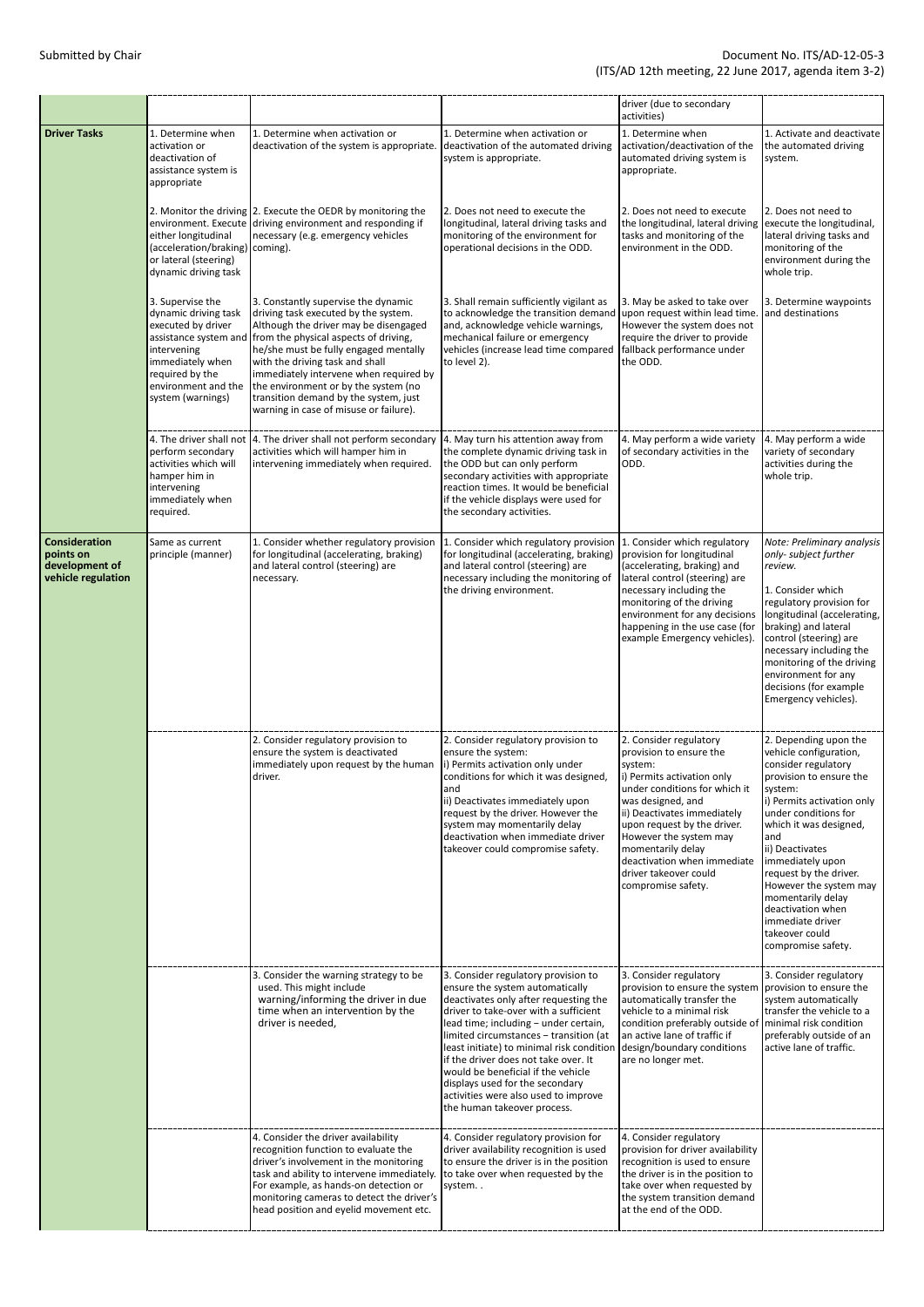|                                                                                                                                                                                                               |                                                                                                                                                                                                                                                                                                                                                                                                                                                                                                                                                                                                                                                                                                    |                                                                                                   |                                                                                                                                                                                                                                                                                                          | 5. Consider regulatory provision for<br>emergency braking measures by the<br>system                                                                                                                                                                                                                                                             | 5. Consider regulatory<br>provision for emergency<br>braking measures by the<br>system.                                                                                                                                                                                                                            | 4. Consider regulatory<br>provision for emergency<br>braking measures by the<br>system.                 |  |  |
|---------------------------------------------------------------------------------------------------------------------------------------------------------------------------------------------------------------|----------------------------------------------------------------------------------------------------------------------------------------------------------------------------------------------------------------------------------------------------------------------------------------------------------------------------------------------------------------------------------------------------------------------------------------------------------------------------------------------------------------------------------------------------------------------------------------------------------------------------------------------------------------------------------------------------|---------------------------------------------------------------------------------------------------|----------------------------------------------------------------------------------------------------------------------------------------------------------------------------------------------------------------------------------------------------------------------------------------------------------|-------------------------------------------------------------------------------------------------------------------------------------------------------------------------------------------------------------------------------------------------------------------------------------------------------------------------------------------------|--------------------------------------------------------------------------------------------------------------------------------------------------------------------------------------------------------------------------------------------------------------------------------------------------------------------|---------------------------------------------------------------------------------------------------------|--|--|
|                                                                                                                                                                                                               |                                                                                                                                                                                                                                                                                                                                                                                                                                                                                                                                                                                                                                                                                                    |                                                                                                   |                                                                                                                                                                                                                                                                                                          | Examples of the necessary system performance requirements                                                                                                                                                                                                                                                                                       |                                                                                                                                                                                                                                                                                                                    |                                                                                                         |  |  |
| Override (e.g.<br>steering, braking,<br>accelerating)<br>function by the<br>driver                                                                                                                            | Necessary in general                                                                                                                                                                                                                                                                                                                                                                                                                                                                                                                                                                                                                                                                               |                                                                                                   |                                                                                                                                                                                                                                                                                                          |                                                                                                                                                                                                                                                                                                                                                 | Unnecessary when driverless<br>mode. Otherwise necessary in<br>general. However the system<br>may momentarily delay<br>deactivation when immediate<br>human takeover could<br>compromise safety.                                                                                                                   | Unnecessary                                                                                             |  |  |
| <b>Aspects of</b><br>arrangement that<br>ensures the driver's<br>involvement in<br>dynamic driving<br>tasks (driver<br>monitoring, etc.)                                                                      | Detection of hands-<br>off when Level 1<br>addresses LKAS                                                                                                                                                                                                                                                                                                                                                                                                                                                                                                                                                                                                                                          | Detection of<br>hands-off                                                                         | Detecting the driver<br>availability recog-<br>nition function to<br>evaluate the driver's<br>involvement in the<br>monitoring task and<br>ability to intervene<br>immediately (e.g.<br>hands off detection,<br>head and/or eye<br>movement and/or<br>input to any control<br>element of the<br>vehicle) | Detection of driver's availability to<br>take over the driving task upon<br>request or when required:<br>e.g. seated/unseated,<br>driver availability recognition system<br>(e.g. head and/or eye movement<br>and/or input to any control element of<br>the vehicle)                                                                            | Unnecessary when driverless<br>operation/use case.<br>Necessary when driver is<br>requested to take over at the<br>end of ODD. In these<br>circumstances, this can be<br>lighter solutions than for level<br>3 because the system is able<br>to transfer the vehicle to a<br>minimal risk condition in the<br>ODD. | Unnecessary                                                                                             |  |  |
| <b>Aspects of</b><br>arrangement that<br>ensures the driver's<br>resumption of<br>dynamic driving<br>tasks (transition<br>periods to the<br>driver, etc.)<br><b>Aspect of transition</b><br>demand procedure. | not applicable                                                                                                                                                                                                                                                                                                                                                                                                                                                                                                                                                                                                                                                                                     |                                                                                                   |                                                                                                                                                                                                                                                                                                          | Consideration of the methods used to<br>reengage the driver following system<br>request (including minimal risk<br>maneuver and cognitive stimulation- if the ODD is reached.<br>applicable the vehicle infotainment<br>system showing non-driving relevant<br>content to be deactivated<br>automatically when transition demand<br>is issued). | Unnecessary when driverless<br>operation/use case but level 3<br>requirement when the end of                                                                                                                                                                                                                       | Unnecessary                                                                                             |  |  |
| <b>System reliability</b>                                                                                                                                                                                     |                                                                                                                                                                                                                                                                                                                                                                                                                                                                                                                                                                                                                                                                                                    | Consideration shall be given to evaluation of the system reliability and redundancy as necessary. |                                                                                                                                                                                                                                                                                                          |                                                                                                                                                                                                                                                                                                                                                 |                                                                                                                                                                                                                                                                                                                    |                                                                                                         |  |  |
| <b>Comprehensive</b><br>recognition of<br>surrounding<br>environment<br>(sensing, etc.)                                                                                                                       | The area to be<br>The area to be<br>The area to be monitored depends on the system function (Lateral and longitudinal directions).<br>The area to be<br>monitored (depends<br>monitored<br>monitored necessary<br>It is the task of the system to perform OEDR.<br>on the system<br>for lateral and<br>necessary for<br>function).<br>lateral and<br>longitudinal control<br>(depends on the<br>longitudinal<br>system function,<br>control (depends<br>while recognizing it<br>on the system<br>is the task of the<br>function, while<br>recognizing it is the driver to perform<br>task of the driver<br>OEDR).<br>Additionally the<br>to perform OEDR).<br>system may perform<br>OEDR function. |                                                                                                   |                                                                                                                                                                                                                                                                                                          |                                                                                                                                                                                                                                                                                                                                                 |                                                                                                                                                                                                                                                                                                                    |                                                                                                         |  |  |
| <b>Recording of</b><br>system status (inc.<br>system behavior)<br>(DSSA-Data Storage<br><b>System for ACSF,</b><br>EDR, etc.)                                                                                 | Unnecessary                                                                                                                                                                                                                                                                                                                                                                                                                                                                                                                                                                                                                                                                                        | Unnecessary                                                                                       | The driver's<br>operations and the<br>system status (incl.<br>system behavior)                                                                                                                                                                                                                           | status (incl. system behavior)                                                                                                                                                                                                                                                                                                                  | The driver's operations and the system The system status (incl. system behavior))                                                                                                                                                                                                                                  |                                                                                                         |  |  |
| <b>Cyber-Security</b>                                                                                                                                                                                         | Necessary if the information communication in connected vehicles, etc. affects the vehicle control                                                                                                                                                                                                                                                                                                                                                                                                                                                                                                                                                                                                 |                                                                                                   |                                                                                                                                                                                                                                                                                                          |                                                                                                                                                                                                                                                                                                                                                 |                                                                                                                                                                                                                                                                                                                    |                                                                                                         |  |  |
| <b>Compatibility with</b><br>traffic law (WP.1)                                                                                                                                                               | Yes                                                                                                                                                                                                                                                                                                                                                                                                                                                                                                                                                                                                                                                                                                | Yes                                                                                               | Yes                                                                                                                                                                                                                                                                                                      | [WP.1-IWG-AD recommends WP.1 to<br>state that the use of these functions<br>remain within the requirements of the these functions remain within<br>Conventions.]                                                                                                                                                                                | [WP.1-IWG-AD recommends<br>WP.1 to state that the use of<br>the requirements of the<br>Conventions. These are<br>functions whereby a driver is<br>still available at the end of the                                                                                                                                | Further consideration<br>necessary to reflect<br>driverless systems before<br>a conclusion can be made. |  |  |

|                                                                                                              |                                                                              |                                                                                                                                                     |  |                                                                           | functions whereby a driver is<br>still available at the end of the<br><b>ODD.</b> Functions that do not<br>require a driver (e.g. campus<br>shuttle) at all (driverless) are<br>still in discussion - except for<br>those that do not interact<br>on/with public roads.] |  |  |
|--------------------------------------------------------------------------------------------------------------|------------------------------------------------------------------------------|-----------------------------------------------------------------------------------------------------------------------------------------------------|--|---------------------------------------------------------------------------|--------------------------------------------------------------------------------------------------------------------------------------------------------------------------------------------------------------------------------------------------------------------------|--|--|
| Summary of the current conditions and the issues to be discussed (specific use cases)                        |                                                                              |                                                                                                                                                     |  |                                                                           |                                                                                                                                                                                                                                                                          |  |  |
| <b>Parking area</b>                                                                                          | Already put into<br>practice:<br>Parking Assist                              | Automated parking by the driver's<br>remote control (monitoring) (RCP-<br>Remote Control Parking, CAT. A under<br>ACSF amendment of R79)            |  | Requirements need to be developed                                         |                                                                                                                                                                                                                                                                          |  |  |
| <b>Roads exclusively for</b><br>motor vehicles with<br>physical separation<br>from oncoming<br>traffic (e.g. | LKA (draft<br>standards)<br>ACC (no specific<br>performance<br>requirements) | Under discussion:<br>Categories $[B2]$ , C, D and $[E]$ under ACSF<br>(amendment of R79)<br>Category B1 in combination with<br>longitudinal control |  | Under discussion:<br>Categories B2, B2+E under ACSF<br>(amendment of R79) | Requirements need to be developed                                                                                                                                                                                                                                        |  |  |